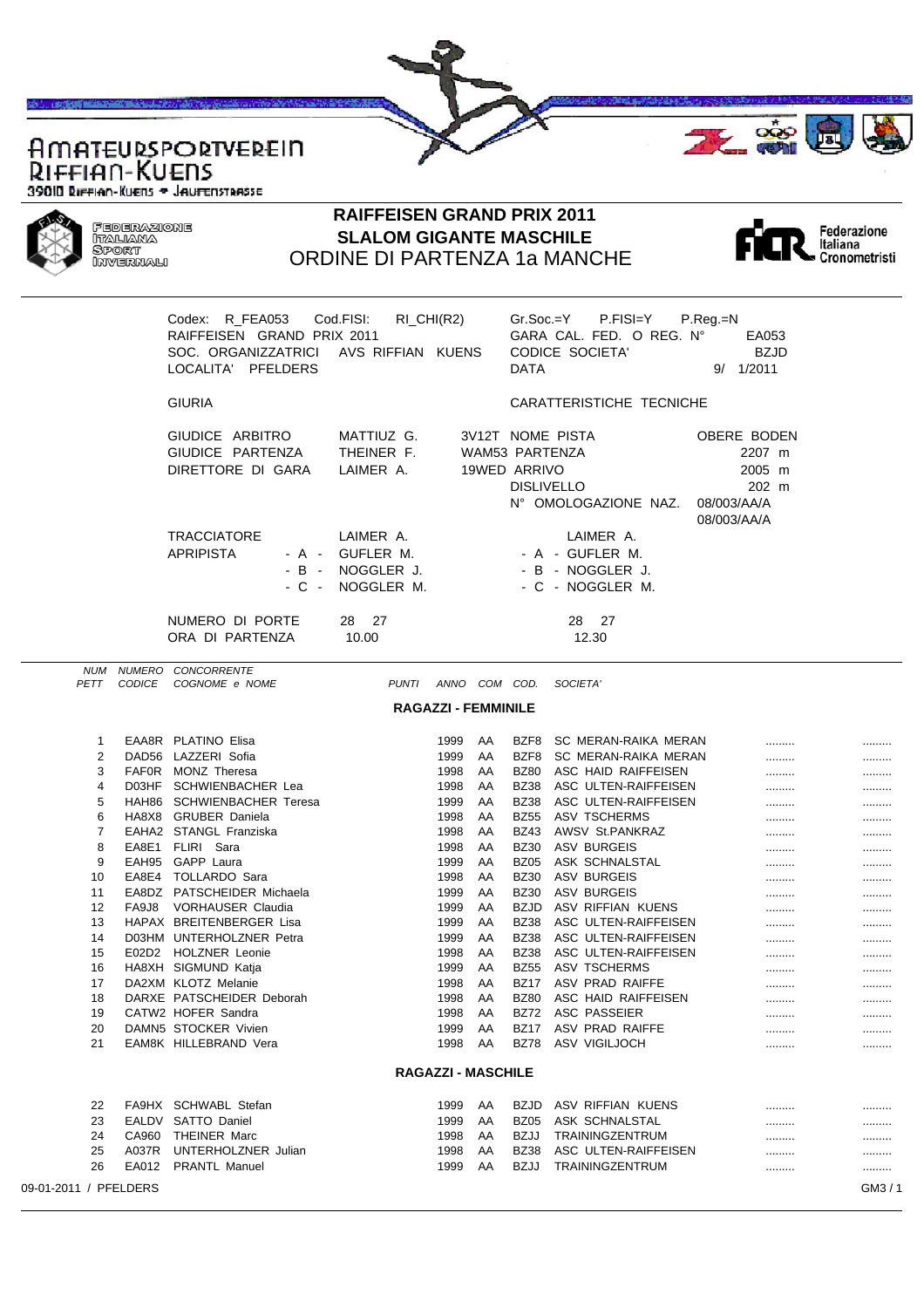|                       | NUM  | NUMERO        | <b>CONCORRENTE</b>                 |              |                            |          |                            |                      |   |       |
|-----------------------|------|---------------|------------------------------------|--------------|----------------------------|----------|----------------------------|----------------------|---|-------|
|                       | PETT | <b>CODICE</b> | COGNOME e NOME                     | <b>PUNTI</b> | ANNO                       | COM      | COD.                       | SOCIETA <sup>®</sup> |   |       |
|                       | 27   |               | DAJYC TENDI CAPOBIANCHI Alessandro |              | 1998                       | AA       | <b>BZ17</b>                | ASV PRAD RAIFFE      |   |       |
|                       | 28   |               | D03ME GRUBER FREI Cristian         |              | 1998                       | AA       | <b>BZ43</b>                | AWSV St.PANKRAZ      |   |       |
|                       | 29   |               | DAMN1 MARSEILER Johannes           |              | 1999                       | AA       | <b>BZ17</b>                | ASV PRAD RAIFFE      |   |       |
|                       | 30   |               | CAPZH KOENIGSRAINER Christian      |              | 1998                       | AA       | <b>BZ72</b>                | <b>ASC PASSEIER</b>  |   |       |
|                       | 31   | C04C7         | D'ANGELO Samuel                    |              | 1998                       | AA       | <b>BZ29</b>                | ASC RESCHEN          |   |       |
|                       | 32   |               | DADAP STAFFLER Juri                |              | 1999                       | AA       | BZF8                       | SC MERAN-RAIKA MERAN |   |       |
|                       | 33   |               | DA2XW KAHLERT Leonard              |              | 1999                       | AA       | <b>BZ17</b>                | ASV PRAD RAIFFE      |   |       |
|                       | 34   |               | FAEA8 LOCHMANN Simon               |              | 1999                       | AA       | <b>BZ78</b>                | ASV VIGILJOCH        |   |       |
|                       | 35   |               | DACHV TRIBUS Maximilian            |              | 1998                       | AA       | BZF8                       | SC MERAN-RAIKA MERAN |   |       |
|                       | 36   |               | FA54H STARK Olaf                   |              | 1999                       | AA       | <b>BZ17</b>                | ASV PRAD RAIFFE      |   |       |
|                       | 37   | FA9J2         | <b>REITERER Samuel</b>             |              | 1999                       | AA       | <b>BZJD</b>                | ASV RIFFIAN KUENS    |   |       |
|                       | 38   |               | DADAM CAREGNATO Marco              |              | 1999                       | AA       | BZF8                       | SC MERAN-RAIKA MERAN |   |       |
|                       | 39   | FA0D0         | STARK Alexander                    |              |                            |          | <b>BZJJ</b>                | TRAININGZENTRUM      |   |       |
|                       | 40   |               | FA9HM DONA' Fabian                 |              | 1998<br>1998               | AA<br>AA | <b>BZJD</b>                | ASV RIFFIAN KUENS    |   |       |
|                       | 41   |               | LATTK NERVO Nicolas                |              | 1999                       | AA       | <b>BZJD</b>                | ASV RIFFIAN KUENS    |   |       |
|                       |      |               | EAM8F RAICH David                  |              |                            |          |                            | ASV VIGILJOCH        |   |       |
|                       | 42   |               |                                    |              | 1999                       | AA       | <b>BZ78</b><br><b>BZ72</b> |                      |   |       |
|                       | 43   |               | DAW26 KOFLER Achim                 |              | 1998                       | AA       |                            | ASC PASSEIER         |   |       |
|                       | 44   | FAH9D         | <b>BERGER Martin</b>               |              | 1998                       | AA       | <b>BZ78</b>                | ASV VIGILJOCH        |   |       |
|                       | 45   | FA6N9         | <b>HOFER Alex</b>                  |              | 1999                       | AA       | <b>BZ17</b>                | ASV PRAD RAIFFE      |   |       |
|                       | 46   | EAM8P         | MARGESIN Niklas                    |              | 1998                       | AA       | <b>BZ78</b>                | ASV VIGILJOCH        |   |       |
|                       | 47   | <b>FANFR</b>  | <b>FEDERSPIEL Manuel</b>           |              | 1999                       | AA       | <b>BZ29</b>                | ASC RESCHEN          |   |       |
|                       | 48   | FA9J0         | <b>OBERTEGGER Lukas</b>            |              | 1999                       | AA       | <b>BZJD</b>                | ASV RIFFIAN KUENS    |   |       |
|                       | 49   | E02D4         | SCHWIENBACHER Simon                |              | 1998                       | AA       | <b>BZ38</b>                | ASC ULTEN-RAIFFEISEN |   |       |
|                       | 50   | FA9HR         | PINEIDER Hannes                    |              | 1999                       | AA       | <b>BZJD</b>                | ASV RIFFIAN KUENS    |   |       |
|                       | 51   | LA15N         | FELDERER Jonas                     |              | 1999                       | AA       | <b>BZJD</b>                | ASV RIFFIAN KUENS    |   |       |
|                       | 52   | LA15R         | <b>HOLZNER Lukas</b>               |              | 1999                       | AA       | <b>BZJD</b>                | ASV RIFFIAN KUENS    |   |       |
|                       | 53   |               | HA8XK FREI Felix                   |              | 1999                       | AA       | <b>BZ55</b>                | ASV TSCHERMS         |   |       |
|                       | 54   |               | FAP6Y STRIMMER Julian              |              | 1998                       | AA       | <b>BZ17</b>                | ASV PRAD RAIFFE      |   |       |
|                       | 55   |               | HAMEZ ALBER Paul                   |              | 1998                       | AA       | BZ04                       | ASC SCHENNA IFINGER  |   |       |
|                       | 56   |               | DAMDM ZISCHG Martin                |              | 1998                       | AA       | BZG8                       | ASC ORTLER           |   |       |
|                       | 57   |               | HA14K GANNER Sebastian             |              | 1999                       | AA       | BZF8                       | SC MERAN-RAIKA MERAN |   |       |
|                       | 58   | FA301         | KIEM Lukas                         |              | 1999                       | AA       | <b>BZJJ</b>                | TRAININGZENTRUM      |   |       |
|                       |      |               |                                    |              |                            |          |                            |                      |   |       |
|                       |      |               |                                    |              | <b>ALLIEVI - FEMMINILE</b> |          |                            |                      |   |       |
|                       |      |               |                                    |              |                            |          |                            |                      |   |       |
|                       | 59   | A00C9         | <b>GRUBER Katharina</b>            |              | 1997                       | AA       | <b>BZ17</b>                | ASV PRAD RAIFFE      | . |       |
|                       | 60   | A02XT         | FIEG Franziska                     |              | 1997                       | AA       | BZF8                       | SC MERAN-RAIKA MERAN | . |       |
|                       | 61   | A01LR         | <b>HOFER Ramona</b>                |              | 1996                       | AA       | <b>BZ72</b>                | ASC PASSEIER         |   |       |
|                       | 62   |               | 80CWM REINSTADLER Mara             |              | 1997                       | AA       | BZG8                       | ASC ORTLER           |   |       |
|                       | 63   | CAEV1         | <b>GLIRA Lisamarie</b>             |              | 1997                       | AA       | <b>BZ72</b>                | ASC PASSEIER         |   |       |
|                       | 64   |               | HAECO FABRI Milou                  |              | 1996                       | AA       | <b>BZ80</b>                | ASC HAID RAIFFEISEN  |   |       |
|                       | 65   |               | DA1AH INNERHOFER Johanna           |              | 1997                       | AA       | BZF8                       | SC MERAN-RAIKA MERAN |   |       |
|                       | 66   |               | CAPYN BRUGGER MARIE Christin       |              | 1996                       | AA       | <b>BZ78</b>                | ASV VIGILJOCH        |   |       |
|                       | 67   | 90411         | PFEIFER Maria                      |              | 1997                       | AA       |                            | BZG8 ASC ORTLER      |   |       |
|                       | 68   |               | A01LT BRUNNER Lara                 |              | 1997                       | AA       | <b>BZ43</b>                | AWSV St.PANKRAZ      |   |       |
|                       | 69   |               | DANMP ALBER Anna                   |              | 1996                       | AA       | <b>BZ29</b>                | ASC RESCHEN          |   |       |
|                       | 70   |               | EAJC3 STECK Sarah                  |              | 1997                       | AA       | <b>BZ29</b>                | ASC RESCHEN          |   |       |
|                       | 71   |               | CAX9R SCHWALT Eva                  |              | 1997                       | AA       | BZ17                       | ASV PRAD RAIFFE      | . |       |
|                       | 72   |               | CAFPX HOFER Nadia                  |              | 1997                       | AA       | <b>BZ72</b>                | ASC PASSEIER         | . |       |
|                       |      |               |                                    |              |                            |          |                            |                      |   |       |
|                       |      |               |                                    |              | <b>ALLIEVI - MASCHILE</b>  |          |                            |                      |   |       |
|                       |      |               |                                    |              |                            |          |                            |                      |   |       |
|                       | 73   |               | 80CVN THOENI Tobias                |              | 1997                       | AA       |                            | BZG8 ASC ORTLER      |   |       |
|                       | 74   |               | A01NX ZUECH Dominik                |              | 1996                       | AA       | <b>BZ55</b>                | ASV TSCHERMS         |   |       |
|                       | 75   | FAFA0         | <b>GUNSCH Janik</b>                |              | 1997                       | AA       | <b>BZ30</b>                | <b>ASV BURGEIS</b>   |   |       |
|                       | 76   | CANJJ         | CHIZZALI Manuel                    |              | 1997                       | AA       | BZF8                       | SC MERAN-RAIKA MERAN |   |       |
|                       | 77   | EA011         | <b>PRANTL Patrick</b>              |              | 1997                       | AA       | <b>BZJJ</b>                | TRAININGZENTRUM      |   |       |
|                       | 78   |               | CAETY GUFLER Markus                |              | 1997                       | AA       | <b>BZ72</b>                | ASC PASSEIER         |   |       |
|                       | 79   |               | DAXH9 ALBER Roland                 |              | 1997                       | AA       | BZF8                       | SC MERAN-RAIKA MERAN |   |       |
|                       | 80   |               | DA6TF PLATTER Filip                |              | 1997                       | AA       | BZJJ                       | TRAININGZENTRUM      |   |       |
|                       | 81   |               | CAX9P SACHSALBER Jannik            |              | 1996                       | AA       | <b>BZ30</b>                | ASV BURGEIS          |   |       |
|                       | 82   |               | A01NW EGGER Christian              |              | 1996                       | AA       | <b>BZ78</b>                | ASV VIGILJOCH        |   |       |
|                       | 83   | DAT6N         | RAICH Aaron                        |              | 1997                       | AA       | <b>BZ72</b>                | ASC PASSEIER         |   |       |
|                       | 84   | A02X4         | <b>ZESCHG Martin</b>               |              | 1996                       | AA       | BZF8                       | SC MERAN-RAIKA MERAN |   |       |
|                       | 85   | CA963         | JANSER Johannes                    |              | 1997                       | AA       | <b>BZJJ</b>                | TRAININGZENTRUM      | . |       |
|                       | 86   | CA95Y         | WALLNOEFER Jan                     |              | 1996                       | AA       | <b>BZ17</b>                | ASV PRAD RAIFFE      |   |       |
|                       | 87   | A00Y5         | <b>ZOESCHG Patrick</b>             |              | 1996                       | AA       | <b>BZ43</b>                | AWSV St.PANKRAZ      | . |       |
|                       | 88   | 90156         | <b>KLOTZ Rene</b>                  |              | 1996                       | AA       | <b>BZ43</b>                | AWSV St.PANKRAZ      |   |       |
|                       | 89   | DA6TH         | <b>FABI</b> Sebastian              |              | 1997                       | AA       | <b>BZ30</b>                | ASV BURGEIS          |   |       |
| 09-01-2011 / PFELDERS |      |               |                                    |              |                            |          |                            |                      |   | GM3/2 |
|                       |      |               |                                    |              |                            |          |                            |                      |   |       |